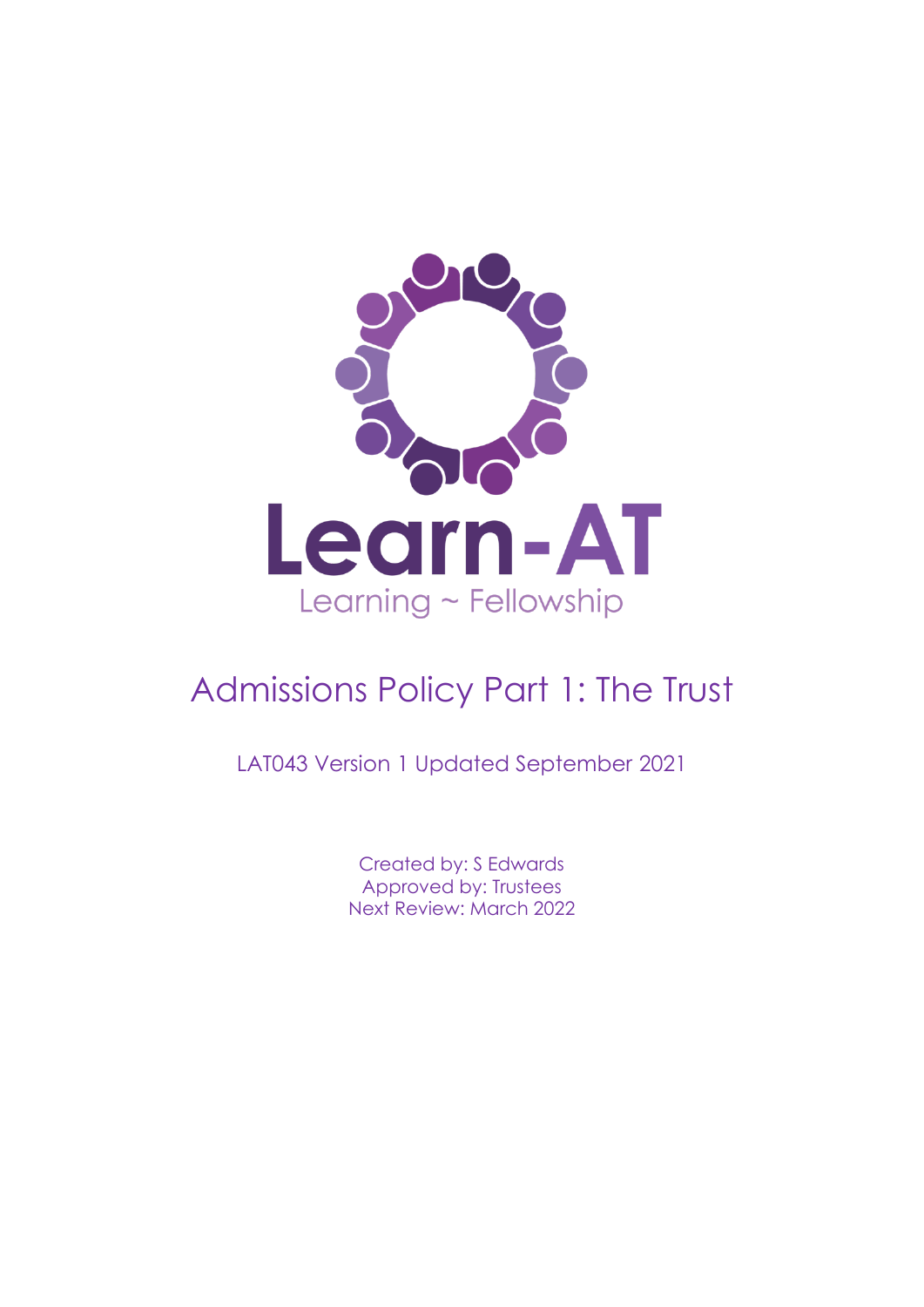# **Table of Contents**

| 1.  |                                                                                         |
|-----|-----------------------------------------------------------------------------------------|
| 2.  |                                                                                         |
| 3.  |                                                                                         |
| 4.  |                                                                                         |
| 5.  |                                                                                         |
| 6.  |                                                                                         |
| 7.  |                                                                                         |
| 8.  |                                                                                         |
| 9.  |                                                                                         |
| 10. |                                                                                         |
| 11. |                                                                                         |
| 12. | Children with Special Educational Needs and Disabilities (SEND). 7                      |
| 13. |                                                                                         |
| 14. |                                                                                         |
| 15. |                                                                                         |
| 16. |                                                                                         |
| 17. | Infant Class Size Limits, Multiple Birth Children and Permitted Exceptions (Primary and |
| 18. | Admission of children below compulsory school age and deferred entry 8                  |
| 19. |                                                                                         |
| 20. |                                                                                         |
| 21. |                                                                                         |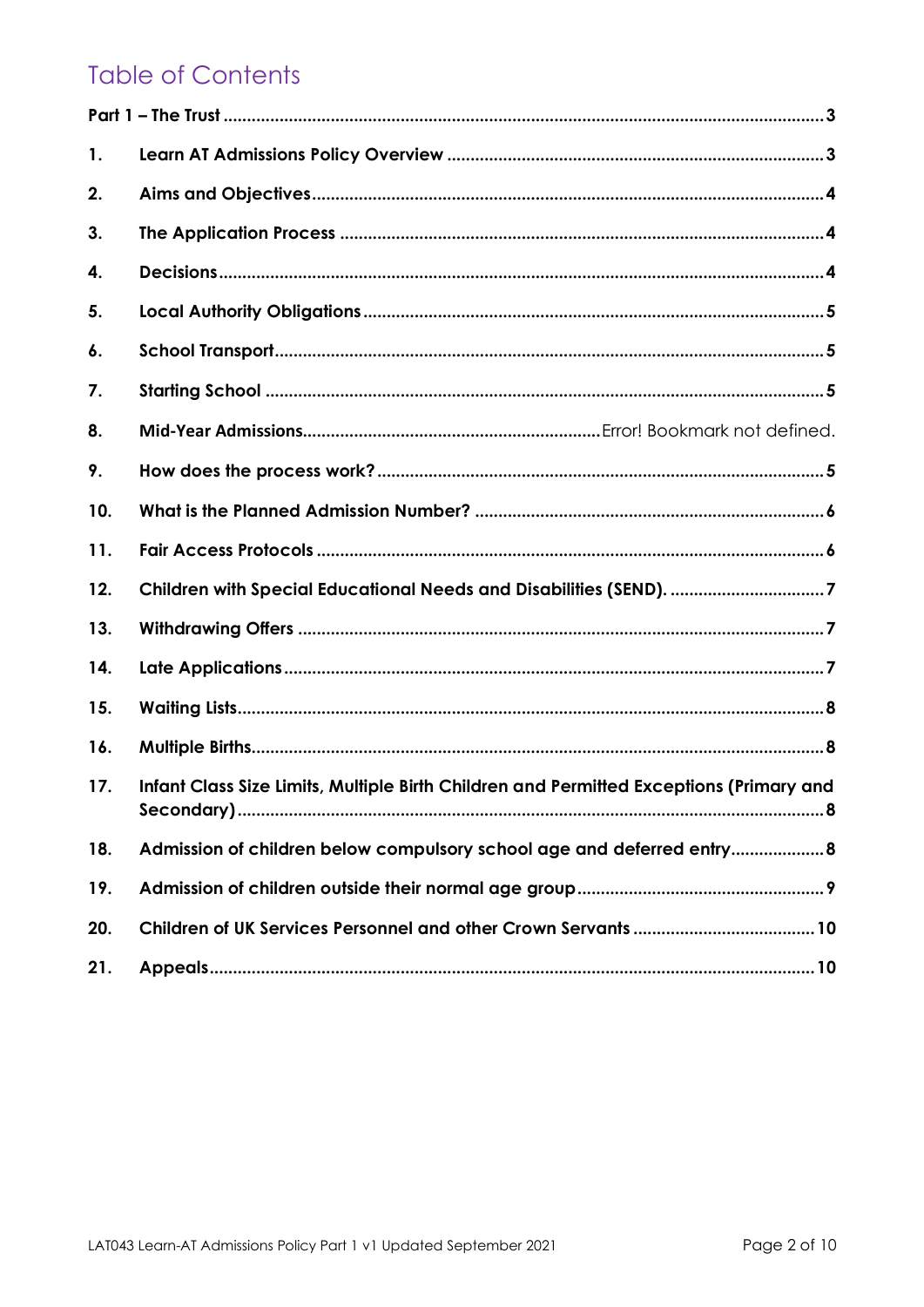# **Part 1 – The Trust**

#### <span id="page-2-1"></span><span id="page-2-0"></span>**1. Learn AT Admissions Policy Overview**

- 1.1. The Learn Academies Trust (Learn-AT) is the Admission Authority for the schools within our Trust. As the Admission Authority, the Trust is responsible for setting the criteria for admissions, interpretation and management of the admissions process within the schools. Leicestershire County Council is the Co-ordinating Authority for admissions in Leicestershire. It provides support to the Trust and the process for offering of school places and, through a service level agreement, for managing oversubscription where more applications are received than there are school places available.
- 1.2. As the Admission Authority for all schools in the Trust, we need to ensure that the Trust's overriding ethos and values are at the heart of Admission Policies for the schools. Learn-AT is committed to the service of pupils and families in each of its schools and their communities. In all the work we do to secure the highest quality of learning for all pupils, we are guided by our core purpose – learning – and our core value – fellowship. Learning is the 'main thing' and we work in fellowship, together, to promote each of our schools as distinctive and individual learning communities.
- 1.3. Learn-AT is a mixed, Church of England and Community Multi-Academy Trust. The Trust is proud to be part of the Church of England Diocese of Leicester's family of school trusts and includes majority Diocesan representation on the Members' Board. The five Members approve the appointment of Trustees (or Trust Directors), who are accountable for the effective leadership and management of the Trust. A Christian ethos is fundamental to the Learn-AT schools which were formerly 'Voluntary Aided' or 'Voluntary Controlled' Church of England maintained schools. Learn-AT's community schools are an equal part of the Learn-AT family. Commitment to Church of England education principles is not enshrined in the local governance arrangements of community schools. However, all Learn-AT schools share the same determination to create hospitable, inclusive, nurturing environments in which all children flourish.
- 1.4. The admission arrangements for our schools reflect their own local communities and their own distinctive and individual school ethos. Admission arrangements are governed by the School Admissions Code, which is published by the Department for Education.
- 1.5. The School Admissions Code recognises that schools within an Admission Authority's care may each require amended and different individual policies.
- 1.6. The requirements of the Code to ensure that admission policies are fair, easily understood and objectively followed also underpin our approach to admissions. Parents should be able to look at a set of admission arrangements and understand easily how places for that individual school are allocated.
- 1.7. The admission policies for each school must be subject to public consultation at least once every seven years. When planning significant changes, such as altering catchment areas, introducing new criteria or anything that would affect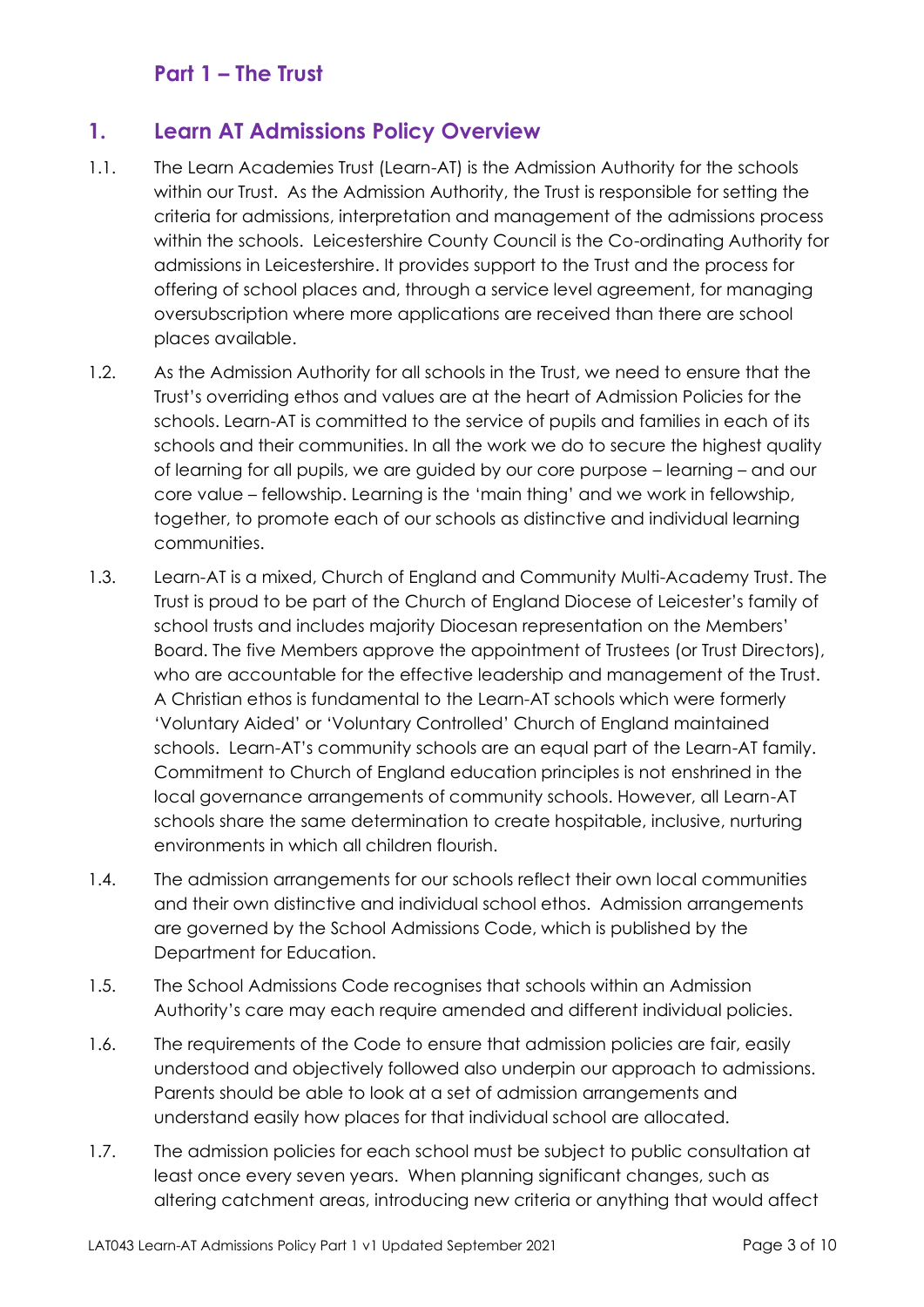admissions of children into our schools, we are obliged, and would wish, to consult.

1.8. As an academy trust with Church of England schools, we are obliged by the School Admissions Code to have regard to advice from the Diocesan Board of Education (DBE). We are also obliged to consult with the Diocese before public consultation. The DBE's advice is that Church Schools do not make provision for faith-based criteria to be considered when more applications are received than there are places available. This policy reflects that advice.

#### <span id="page-3-0"></span>**2. Aims and Objectives**

- 2.1. When considering admission of pupils into any of our schools, the following principles apply:
	- 1. all applications are treated equally;
	- 2. no Learn-AT school selects by ability;
	- 3. admissions will be dealt with as the individual school's admission policy states;
	- 4. subject to infant class size regulations, and planned admission numbers within schools, our schools will prioritise parental preference wherever possible;
	- 5. appeals against refusals to admit a pupil will be dealt with by an independent appeal panel, duly constituted as required by the School Admissions Code;
	- 6. Learn-AT schools are inclusive and are committed to ensuring that the needs of every child on roll are met.

#### <span id="page-3-1"></span>**3. The Application Process**

3.1. Parents apply for a place at our schools using the Leicestershire Co-ordinated Admissions Scheme if they are resident in Leicestershire. Any parent living outside of Leicestershire needs to apply to their own Local Authority; that Local Authority will then ensure that forms are sent to Leicestershire for the co-ordinated response. Information about the admissions process and links to Leicestershire County Council are found on the admissions page of each school and by this link.

https://www.leicestershire.gov.uk/education-and-children/schools-colleges-andacademies/school-admissions

#### <span id="page-3-2"></span>**4. Decisions**

4.1. The Local Authority is responsible for making decisions about first-time admissions (school places for children starting school for the first time in the year in which they will have their fifth birthday). Parents and carers are informed about school place decisions on the 'national offer date' – 16th April (or the next working day). In Learn-AT, the Local Authority is also responsible for decisions about in year applications for school place. For in-year admissions, the Local Authority will confirm whether a place can be offered, within ten school days of receiving the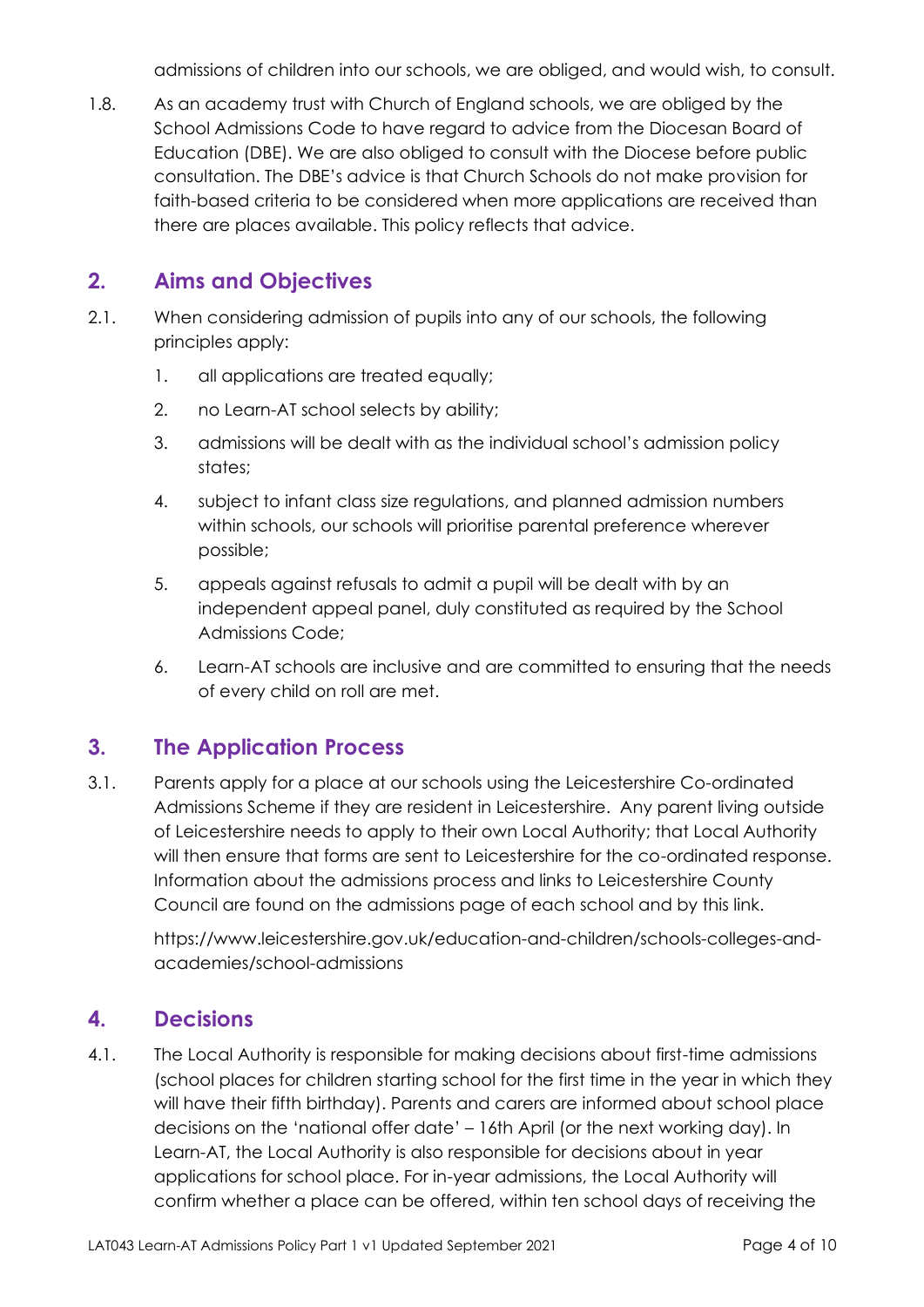application.

# <span id="page-4-0"></span>**5. Local Authority Obligations**

- 5.1. Leicestershire, along with all other Local Authorities, must follow a specified timetable. Children entering the Foundation Year Group, i.e. entering primary school for the first time, in Reception, are dealt with on a common and universal basis.
- 5.2. Every Local Authority must publish a composite booklet that explains the process for starting primary school each year. This is found on the Local Authority website and explains information about the admission process, timetable, appeals process and other useful information.

https://www.leicestershire.gov.uk/sites/default/files/Your-Guide-Primary2019- 2020.pdf

# <span id="page-4-1"></span>**6. School Transport**

6.1. Learn AT is not responsible for any decisions that relate to school transport, this is a matter for the Local Authority.

#### <span id="page-4-2"></span>**7. Starting School**

7.1. In Leicestershire, children begin school in the September following their fourth birthday. For school admissions, the academic year is defined 1st September to August 31st, regardless of variations in term start dates. There is one admission at the beginning of the Autumn term, 1st September. However, there may be individual children who begin later in the academic year, see section 18 in this policy. Admission of summer-born children is addressed later in the policy in section 19.

#### **8. In (or Mid)-Year Admissions**

- 8.1. When a child is applying for a place at any other time, because of a desire to change schools, house move or for some other reason, the Local Authority coordinates this process on behalf of Learn-AT. These types of admissions are known as "in-year admissions" or 'mid-year admissions'.
- 8.2. For any in-year admission, an application must be made to the Local Authority, indicating the parent's choice of school. The school will be able to advise if places are available, whether the school is able to offer a school place and if not, what parents can do to appeal that decision.

#### <span id="page-4-3"></span>**9. How does the admissions process work?**

- 9.1. By law, every school must have a mechanism to deal with a situation when there are more applications than places. This involves setting priority criteria.
- 9.2. Children who have an Education, Health and Care Plan that names the school as part of that plan are automatically admitted. These children are not included in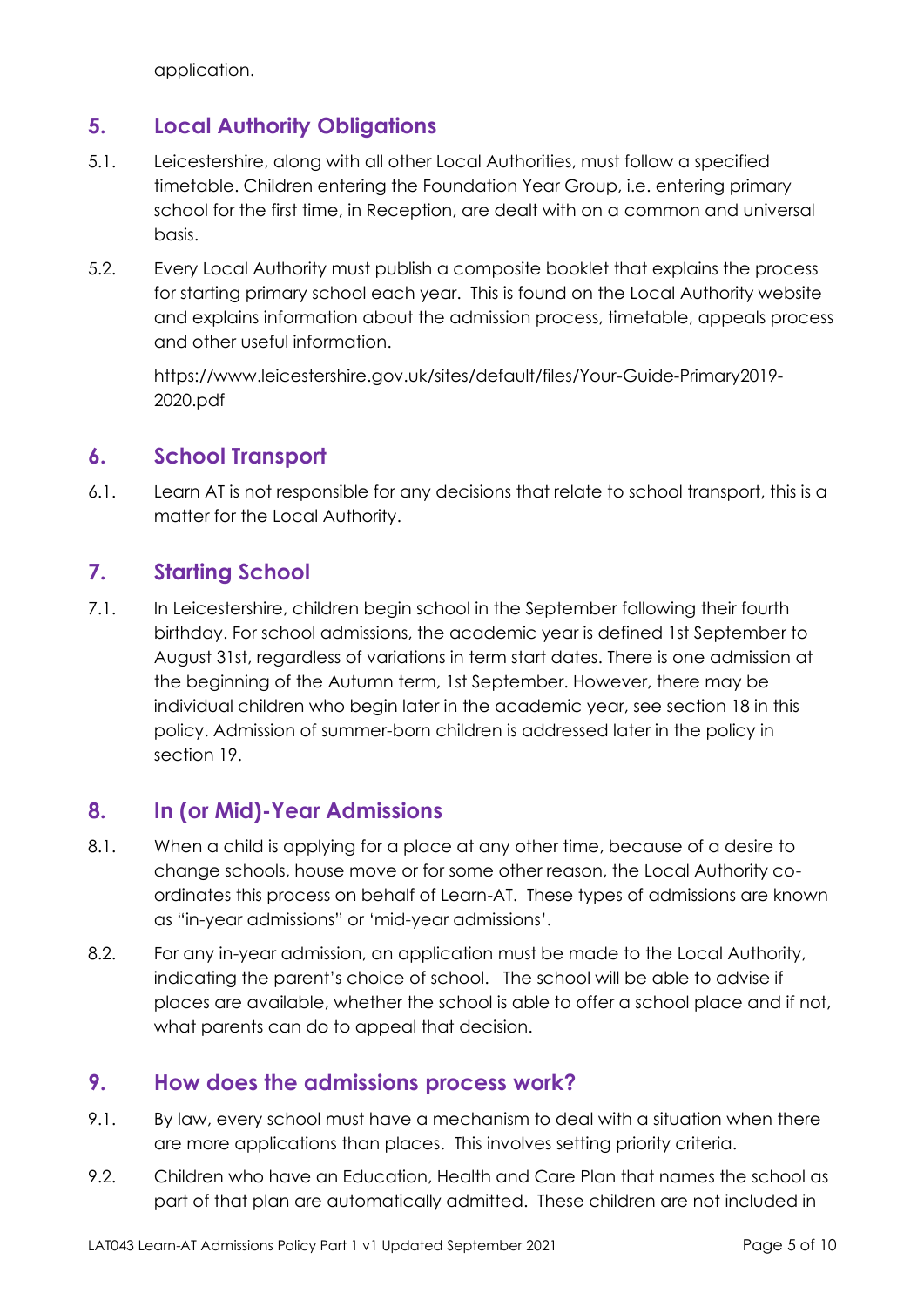the priority criteria, the school offers them a place as this is required by law.

9.3. The number of places available in a school is indicated by its Planned Admission Number (PAN). When there are more applications than places, the school's oversubscription criteria published in the school's Admissions Policy (Part 2) are applied in an objective and fair way. In schools which subscribe to the full LA Admissions Service Level Agreement, the Admissions Service applies the oversubscription criteria to confirm the school's first-time admissions. In schools which don't subscribe to the full LA Admissions Service Level Agreement, the Local Governing Body Admissions Committee applies the criteria to confirm first-time admissions.

#### <span id="page-5-0"></span>**10. What is the Planned Admission Number?**

10.1. The PAN is the number of children the school can accommodate on admission to Reception. This is set by law and is the number that the school considers it can teach, in Reception, in an effective manner. Additionally, the Infant Class Size Regulations require that in Reception, Year 1 and Year 2 no class shall have more than 30 pupils to each teacher. This may mean that in smaller schools, combinations of year groups are also affected by Infant Class Size Regulations; Where there are mixed year groups the combined size of the class must not exceed 30 pupils.

#### <span id="page-5-1"></span>**11. Fair Access Protocols**

- 11.1. Every school is obliged to take part in local fair access protocols. Fair access protocols exist for children who have no school place and who are at risk from missing education due to several factors. Fair access protocols work by a group of schools discussing who can best meet needs of pupils who fall into this category. The fair access protocol procedure takes precedence over the waiting list.
- 11.2. Hard to Place children who fall under the Leicestershire County Council Fair Access Protocol are:
	- Children from the criminal justice system or Pupil Referral Units who need to be reintegrated into mainstream education
	- Children who have been out of education for two months or more;
	- Children of Gypsies, Roma, Travellers, refugees and asylum seekers;
	- Children who are homeless:
	- Children with unsupportive family backgrounds for whom a place has not been sought;
	- Children who are carers:
	- Children with special educational needs, disabilities or medical conditions (but without an Education, Health and Care Plan)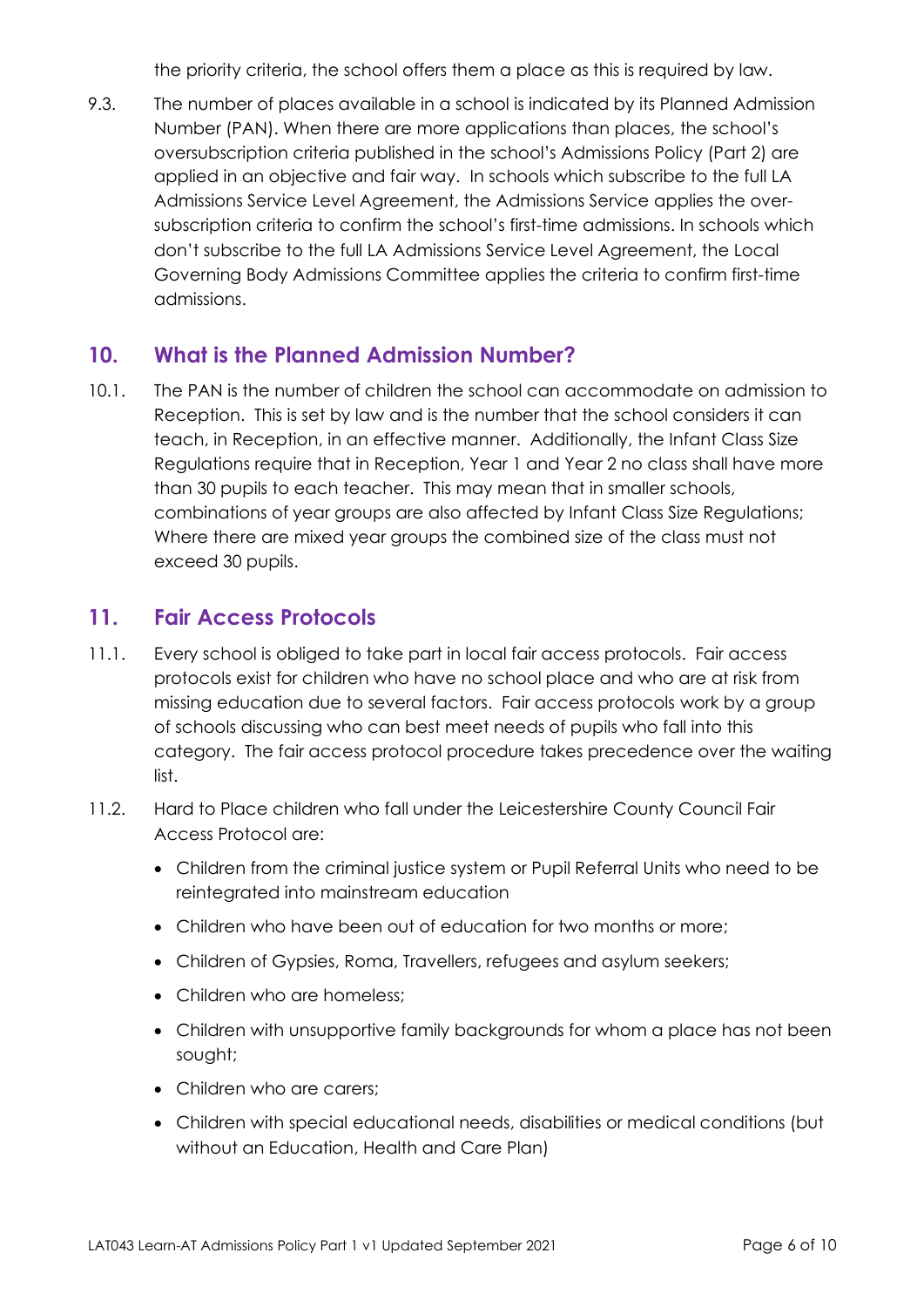# <span id="page-6-0"></span>**12. Children with Special Educational Needs and Disabilities (SEND).**

- 12.1. Learn-AT does not allow the refusal of an application for admission to a Learn-AT school because it is believed that the school is not suitable for the child's special educational needs and/or disabilities. Parents are encouraged to discuss early with a school the needs of a child with special education needs and/or disabilities, where they are proposing to make an application for admission to the school.
- 12.2. Pupils with special educational needs and/or disabilities but no Education, Health and Care Plan (EHCP) are dealt with through the normal admissions policy. Schools cannot refuse to admit a pupil because he/she does not have an EHCP or is being assessed for one.
- 12.3. The Trust Board is required by section 324 of the Education Act 1996 and Children and Families Act 2014 s. 33 to admit to a school a child with an Education, Health and Care Plan which names the school. This is not an oversubscription criterion. Schools must admit children with EHCPs which name the school whether there are places available in the school or not, unless it would be incompatible with the efficient education of others, or the efficient use of resources. Efficient education means providing for each child or young person a suitable, appropriate education in terms of their age, ability, aptitude and any special educational needs they may have. (SEN Code of Practice 2015, para 9.79).

#### <span id="page-6-1"></span>**13. Withdrawing Offers**

13.1. The Learn AT Multi-Academy Trust can withdraw offers of places in certain circumstances. An offer of a place will be withdrawn when a parent has not responded to an offer within a reasonable period of time, usually 21 days from the date of that offer. The offer can also be withdrawn if the basis of the offer was either a fraudulent or misleading application.

#### <span id="page-6-2"></span>**14. Late Applications**

- 14.1. Learn-AT, working with Leicestershire County Council, may accept applications received after the published annual deadline for applications for first-time admission, so long as they are received by any revised date set by the Local Authority. The LA will consider late applications where the applicant can provide evidence that the reason for lateness was beyond the applicant's control. An Independent Appeal Panel may take a different view at a later stage in the process. Examples of reasons for a late application are:
	- family returning from abroad;
	- lone parent has been ill for some time;
	- family moving into Leicestershire from another area;
	- other exceptional circumstances.
- 14.2. Whilst every case is treated on its own merits, evidence to explain why the application is late will be required in every instance. An application that is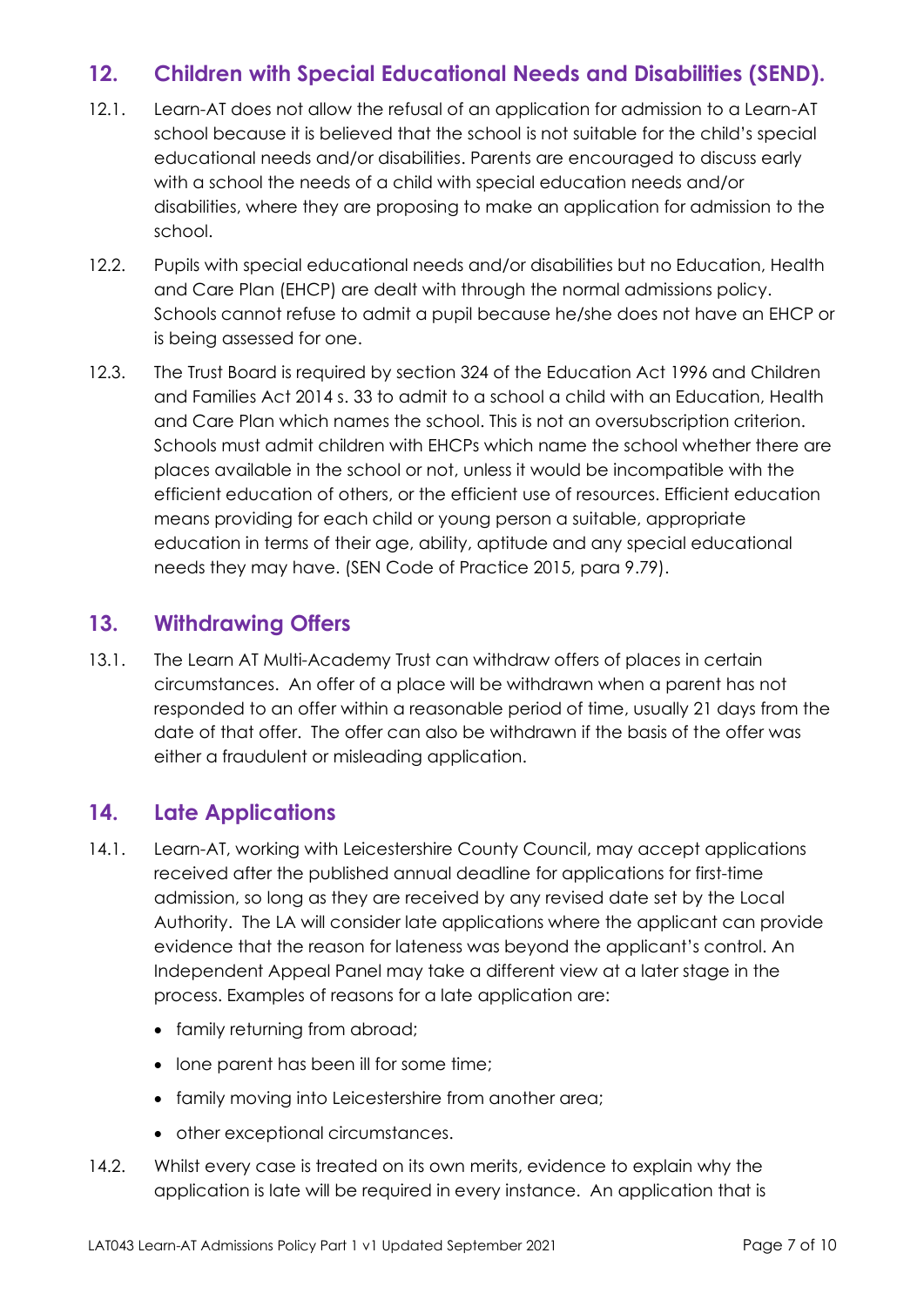accepted as being late, but with justifiable reason, will be included in the first cycle of allocations and the parents will be notified on the national offer day.

14.3. Other late applications for a named Academy after the specified date will be dealt with after the offer day and will be considered against the oversubscription criteria.

#### <span id="page-7-0"></span>**15. Waiting Lists**

- 15.1. The Local Authority maintains a waiting list for each school until the end of the Autumn term. The waiting list is ranked in accordance with the school's oversubscription criteria. The list is made up of children whose parent/carers have applied for a place at the school and been unsuccessful. When a place becomes available the next child on the list will be offered the space. If that family does not require the space, it will pass to the next child and so on. The waiting list is 'dynamic' however; this means that late applications are treated equally according to the over-subscription criteria and can affect the ranking of an earlier application.
- 15.2. After the waiting list has been disbanded, places will be allocated on application and if a space is available, following the standard in-year admission procedures.

# <span id="page-7-1"></span>**16. Multiple Births**

16.1. In the unusual event of there being one space available within the infant class size limit, children of multiple births are permitted exceptions to the class size limit in these circumstances.

# <span id="page-7-2"></span>**17. Infant Class Size Limits, Multiple Birth Children and Permitted**

#### **Exceptions (Primary and Secondary)**

17.1. In compliance with the relevant regulations, an infant child (i.e. up to and including Year 2) who moves into a school's area once initial allocation decisions have been made, will not necessarily be offered a place in the school if the relevant class will already contain 30 children or if an alternative school with space available in the relevant year group within 2 miles of the home address is identified. If there are no places available in nearby schools, the child will be an excepted pupil in the catchment school, allowing the class to exceed 30 pupils.

# <span id="page-7-3"></span>**18. Admission of children below compulsory school age and deferred entry**

- 18.1. Upon notification of a school place being offered, a child is entitled to a full-time place in the September following their fourth birthday.
- 18.2. Parents can request that the date the child is admitted to the school is deferred until later in the school year, but not beyond the point at which they reach compulsory school age and not beyond the beginning of the final term of the school year for which the original application was made.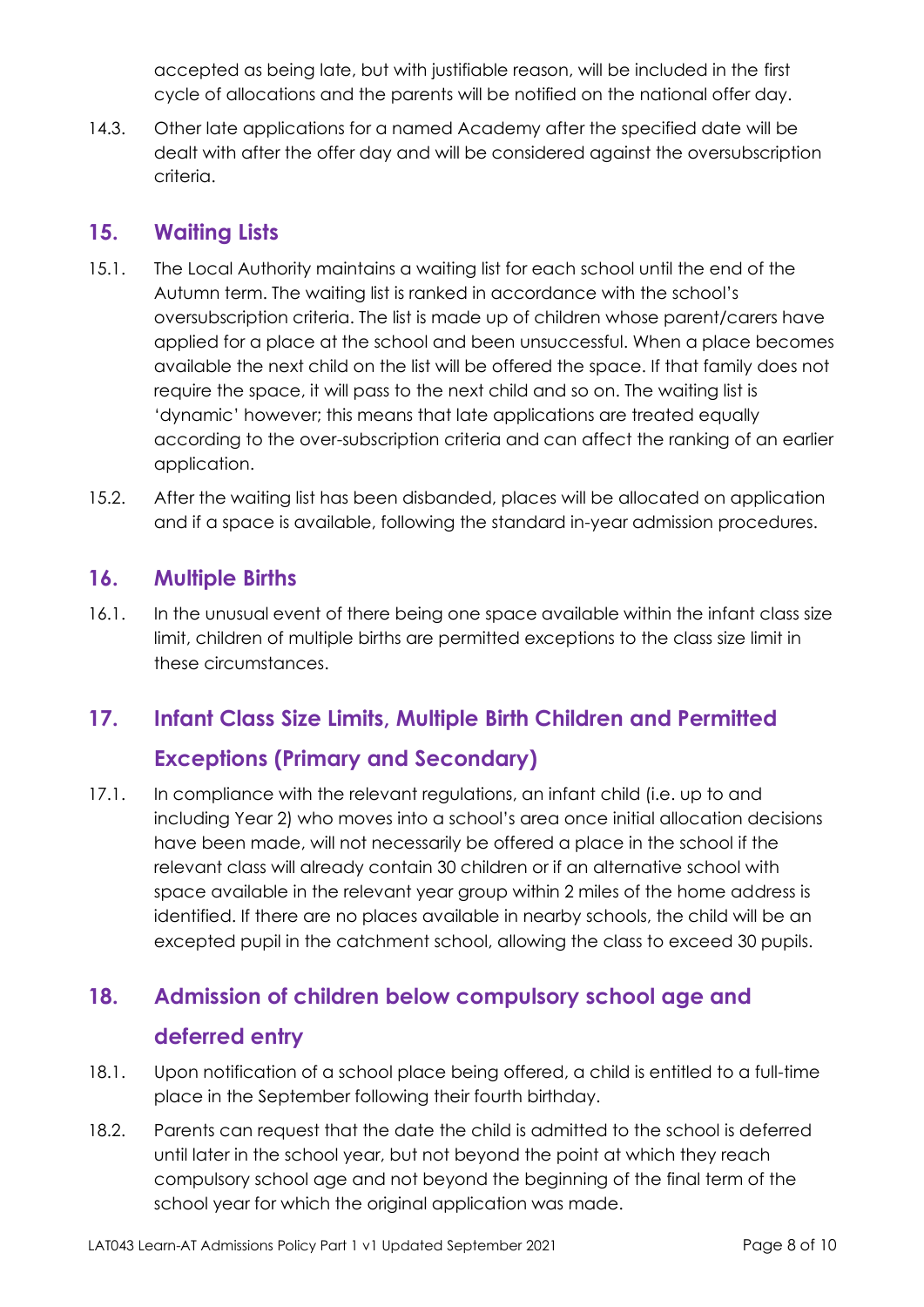- 18.3. To defer a place at first time admission, parents are asked to inform the school where the child has been allocated school place.
- 18.4. If a child does not attend school by the beginning of the final term of the school year for which the original application was made, parents are required to make a new application.

#### <span id="page-8-0"></span>**19. Admission of children outside their normal age group**

- 19.1. Parents may seek a place for their child outside of their normal age group for example, if the child is gifted and talented or has experienced problems such as ill health.
- 19.2. Parents of a summer-born child, that is, those children born from 1st April to 31st August, may choose not to send their child to school until the September following their fifth birthday and may request that they are admitted out of their normal age group, for example, to Reception rather than Year 1.
- 19.3. To request a delayed entry parents are required to make an application for their child's admission to their normal age group at the usual time in accordance with this policy and at the same time to submit a request for admission out of the normal age group. Further information about the process will be provided to parents upon their request for admission outside of normal age group or by contacting the school.
- 19.4. Decisions will be made on the basis of the circumstances of each case and in the best interests of the child concerned. This will take into account parents' views, information about the child's academic, social and emotional development, where relevant their medical history and any views of a medical professional, whether they have previously been educated outside of their normal age group and whether they may have fallen in to a lower age group if the child was not born prematurely. The views of the Headteacher of the school concerned must be taken in to account. Decisions made by the Admissions Authority will be clearly set out.
- 19.5. When informing a parent of the decision on which year group the child should be admitted to, the reason(s) will be given.
- 19.6. Where the Admissions Authority agrees to the parent's request for their child to be admitted to a year out of their normal age group, it will be necessary for the parent(s)to apply again for a place at the appropriate time, and as a consequence the child will be admitted to a relevant age group (the age group to which pupils are normally admitted to the school). The Local Authority (on behalf of Learn Academies Trust, as the Admissions Authority) will process the application as part of the main admissions round unless the parental request is made too late for this to be possible and on the basis of determined admission arrangements only including the priority criteria when this applies.
- 19.7. One Admissions Authority cannot be required to honour a decision made by another. If a child is transferring from another Local Authority area, the receiving Admissions Authority will start the admissions process afresh. Decisions will be made by the Admissions Authority regarding the parental request for admission out of